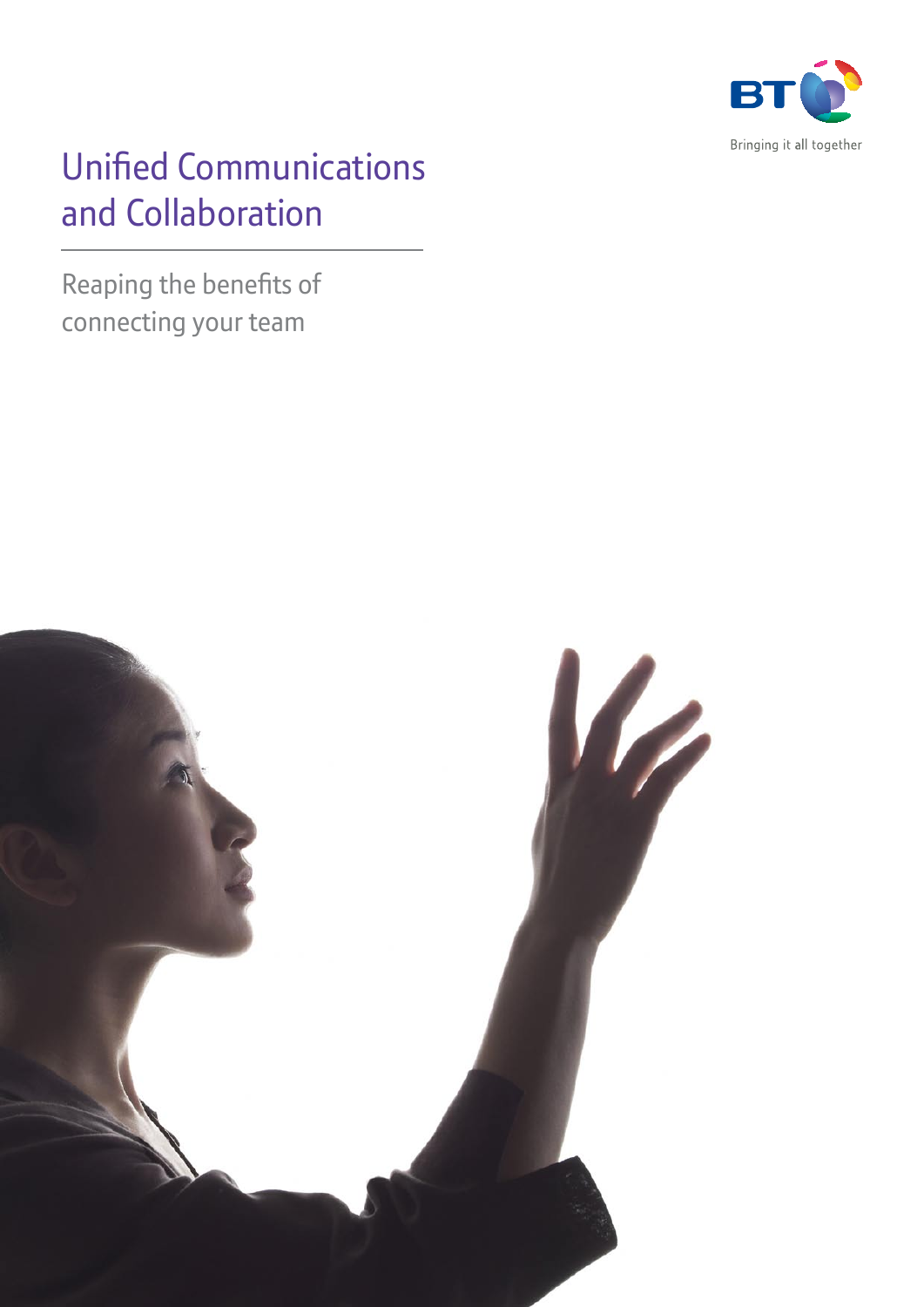# **CONTENTS**

- 1.0 Executive overview
- 2.0 Why we need unified communications
- 3.0 The benefits of unified communications and collaboration
- 4.0 Early adoption: Key considerations
- 5.0 Strategy and deployment: Key considerations
- 6.0 Conclusion

|    | 4  |
|----|----|
|    | 5  |
| on | 7  |
|    | 11 |
|    | 13 |
|    | 15 |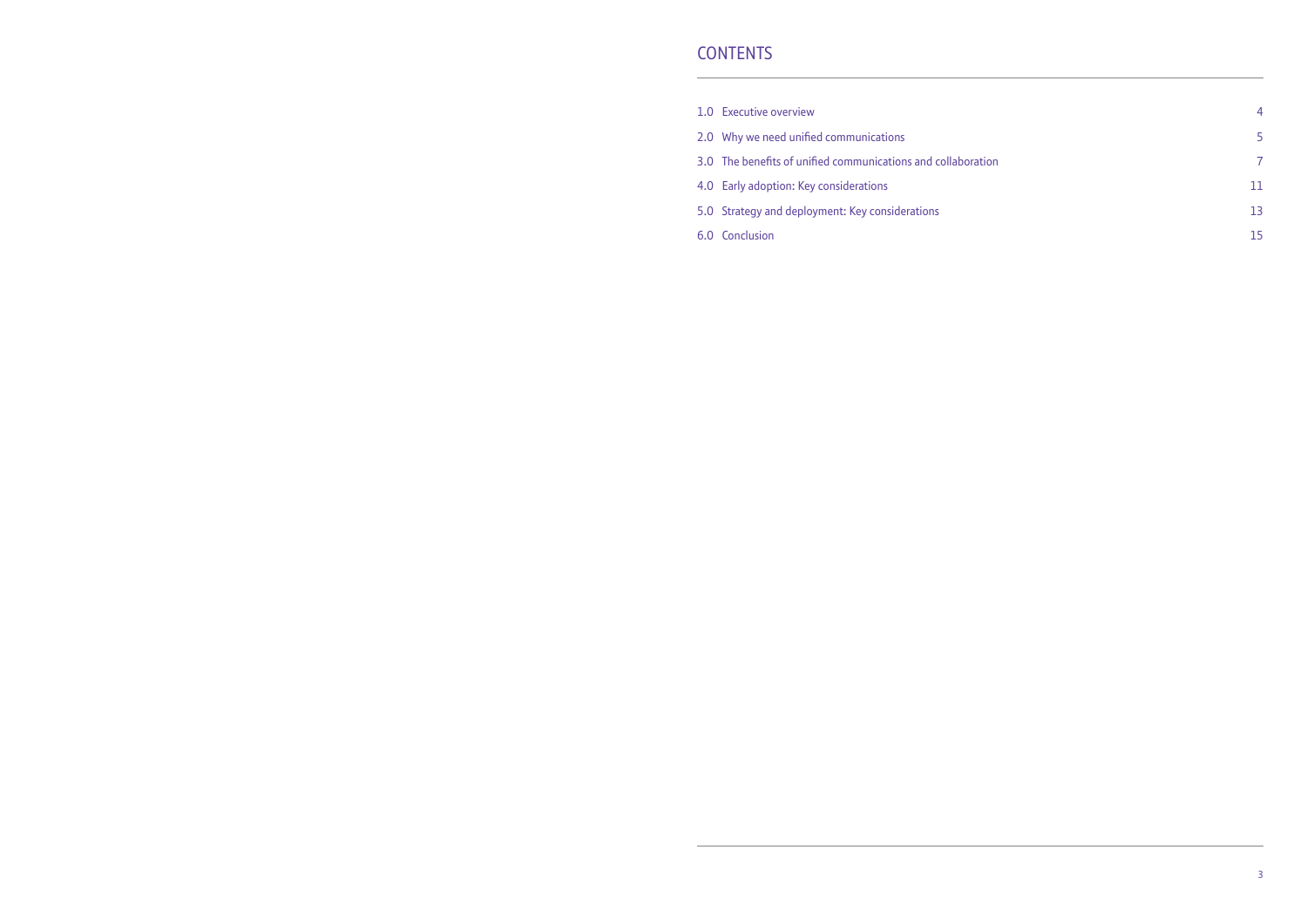# 1.0 Executive overview

Effectively rising to the challenge of today's global economy and the increasingly collaborative horizontal relationships that characterise interactions among employees, customers, and business partners demands – more than ever – a unified approach to communications and collaboration.

Increasingly, an organisation's ability to effectively communicate and collaborate with a broad range of interested parties is becoming a key business differentiator. Used effectively, unified communications and collaboration strategies, applications and infrastructure enables organisations to add value to a range of core business processes, realise significant operational benefits, and achieve quantifiable bottom-line savings.

#### **As Thomas L Friedman, author of The World is Flat, puts it,**

"The more we connect everyone through common communication standards and then, on top of those protocols, connect more and more people through standardised business processes the easier it is to chop up work and send pieces of it to be done anywhere in the world. This increases productivity and enables a whole digital ecosystem to collaborate better, cheaper and faster – and the more energy employees have to concentrate on the high-touch, highvalue-add, customised innovation or service that differentiates one company from another."<sup>1</sup>

However, the explosion in the multiplicity of communications channels often results in added complexity that undermines the potential benefits of an always-on, increasingly connected, global business environment. Productivity can suffer due to the difficulties associated with contacting people via multiple communications channels and the inability of existing infrastructure to effectively encourage and facilitate collaborative working. The phenomenon of sending multiple message versions in the hope of ensuring contact overburdens IT infrastructure and can compromise effective data storage compliance obligations. While at the same time, an individual's productivity, work/life balance and job satisfaction can be diminished due to the stress of handling, managing and responding to an increasingly onerous communications environment.

As global business activities shift from centralised to decentralised working environments, gravitate from single to multi-channel interactions, and implement and grow business ecosystems and value networks that operate outside of the traditional organisational confines, a unified approach to communications and collaboration is becoming essential for success.

Developments that can simplify or eradicate the unwanted complexity of modern communications are increasingly regarded as a source of competitive advantage. By simplifying and rationalising communications and collaboration resources, organisations can directly translate the seamless interaction of multiple communication channels into increased business agility, improved collaborative working capabilities, and a more rapid respond to changing market conditions.

With a unified approach to communications and collaboration organisations become better equipped to respond to the challenges and demands of today's global economy and increasing customer expectations. This white paper examines the current state of enterprise communications and explores the benefits that can be achieved through a unified communications and collaboration approach. The approach discussed below has a single aim: to simplify the user experience, encourage collaboration and – for the enterprise – provide a more cost-effective, controllable and value-added communications environment.

# 2.4 Reduced productivity

 The pressure to respond immediately to the latest text, email or phone call and the difficulties associated with contacting hard-toreach individuals is reducing productivity and having a negative impact on employee satisfaction and work/life balance. Users are increasingly left with little choice but to respond immediately to the latest communication – or run the risk of potentially missing a vital contact or piece of information. With no effective form of prioritising incoming communications, precious time and resources are diverted and users are distracted from their core activities.

<sup>1.</sup> Friedman, Thomas L.The World is Flat: The Globalized World in the Twenty-first Century. Penguin Books Ltd [6 April 2006]

Productivity is further compromised by the difficulties associated with the increased amount of time spent simply trying to locate the person to be contacted. Contacts may have multiple numbers to try, may be based in a disparate geographic locations, or use a variety of communications devices. As a result of the hit-and-miss nature of such contact, productivity inevitably suffers.

# 2.5 Overburdened users and infrastructure

 The technological infrastructure currently in place for many organisations, which is often a result of legacy technology infrastructure or stovepipe development strategies is, in itself, increasingly acting as a barrier to effective communications. Users are forced to familiarise themselves with a range of devices and access technologies in an effort to manage communications effectively. While training can go some way towards addressing this problem, it fails to address the underlying concern that added complexity is undermining the potential returns from effectively deploying communications technology.

 To compound many of the problems illustrated above, users are becoming increasingly stressed due to the demands of managing multiple forms of communication. What, on paper, looks like a straightforward task to contact a colleague, customer or business partner soon becomes an onerous and complex undertaking. Should the user email, telephone or send an instant message to be assured of tracking down the contact? And by the same token, the always-on nature of today's communications means users have difficulty controlling when and how they are contacted. As a result, it becomes difficult for users to strike the right work/life balance and ensure that they are contacted at the right time by the right people.

### 2.1 The rise in complexity

As a result of the emergence of a range of sophisticated communications channels, the capacity for organisations to communicate, exchange and share information is richer and more widespread than ever. It has accelerated the pace of change in the social, political and business landscapes and represents a fundamental shift in how organisations do business and the role of the individual employee.

 Yet communications technologies have proliferated to such an extent that the undoubted benefits are beginning to be undermined by the demands imposed by the ubiquitous, always-on business environment. Whereas in the past business and personal communications were largely carried out using fixed lines, traditional mail and fax machines, we are now in a situation where email, mobile phones, instant messaging and short message service (SMS) are changing the nature of how, when and why we communicate.

# 2.2 Managing the need to respond instantly

 The increasing use of "instant" communication channels has led to a fundamental shift in expectations. We now routinely expect instant access and responses to every communication we are involved in. Keeping up with such instant expectations is becoming evermore challenging. The very tools that were meant to complement and enhance our working capacity are in danger of becoming a significant barrier to our ability to effectively communicate and collaborate with each other.

 Employees and organisations are losing the ability to effectively manage the myriad forms of communication they are expected to respond to, resulting in increased individual and organisational inefficiency. This negatively impacts upon effective work/life balance for the individual and creates a burgeoning compliance demand for managing cross-organisational information.

### 2.3 Increasing communication costs

 In an effort to counteract the complexity of effectively responding to multiple communications channels, employees tend to rely on mobile technology to simplify their working day, leading to high call costs and an undermining of the potential cost benefits that can be accrued from integrated network architecture. Consequently, many organisations are paying a hefty premium for the convenience of mobility even when users are located in the office.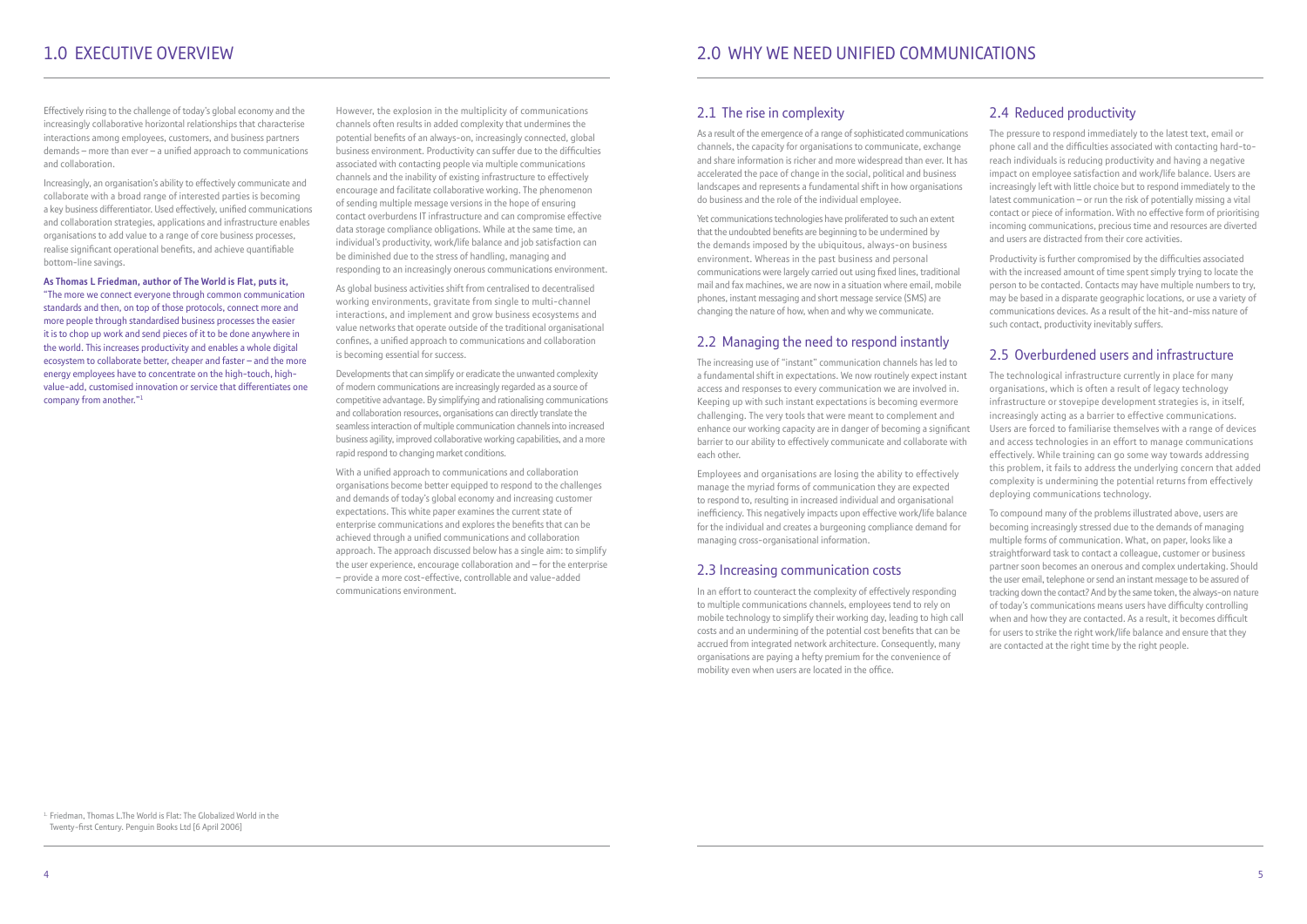# 2.6 Compliance concerns

As multiple versions of communications are used to try and ensure effective contact the communications and technological infrastructure becomes increasingly overburdened. Organisations are faced with the task of storing, retrieving and distributing multiple versions of documents if they are to effectively comply with a range of national and international legislation. Such added complexity makes compliance significantly more difficult to achieve and leads to higher network, system and storage costs.

# 2.7 Undermining business agility

This added communications complexity is increasingly acting as a barrier to effectively responding to the challenge of today's increasingly horizontal business relationships. It negatively impacts an organisation's ability to rapidly and effectively respond to changing market conditions and customer demands, and undermines the capacity to reduce time to market. It hampers the ability to effectively collaborate across and outside an organisation in pursuit of innovative solutions to business challenges, and obstructs the streamlining of business processes necessary to reduce organisational complexity.

 No wonder, then, that Forrester Research has predicted that integrated communications will become recognised as the new standard for effective business communication within the next five to six years. According to Forrester, up to 33% of the Global 2,000 firms are likely to complete at least a partial integrated communications rollout within this time frame.<sup>2</sup>

# 2.8 A new standard for effective business communications

Unified communications and collaboration (UCC) will enable organisations to significantly benefit from the sophistication and functionality of today's communication technology. It will simplify the experience and deliver an automated, seamless and highly controlled communications environment that encourages collaborative working and business agility. It enables users to enjoy the rich functionality of unified communications without the added complexity that has become counter-productive in recent years.

UCC offers users a single multimedia application suite that seamlessly converges with enterprise applications in support of right-time business processes. It enables voice and data to be managed across a centrally converged network, as well as enabling the convergence of wide-area, local-area, and access networks under a single solution. It provides the capacity to manage both fixed and mobile communications over a single converged network, enables secure access regardless of the device used, and incorporates "presence technology" which ensures that a user's availability is automatically updated to facilitate easier contact.

> UCC enhances and streamlines the communications process and delivers significant productivity benefits. It enables users to save valuable time by eliminating the "spray and pray" nature of many of today's communications activities. The use of intelligent embedded presence technology provides users with a clear indication of the location, availability and preferred device recipients wish to use. It helps save valuable time because users no longer waste time by trying to contact someone who isn't there or is unavailable at that time due to ongoing work commitments. It has been reported that organisations using unified communications clients saved an average of 32 minutes per employee, per day, because presence technology enabled staff to reach one another on the first try.<sup>3</sup>

### "None of us are as smart as all of us." Japanese proverb

UCC solutions are increasingly being seen as the mature way of achieving a range of business benefits by leveraging the rich functionality of converged network architecture. Although converged network architecture in itself offers no solutions to the added complexity of communicating in today's business environment, the capacity it provides to seamlessly integrate diverse applications and streamline the communication process delivers real benefits. It is where voice meets data and fixed line meets wireless that solutions are emerging with the capacity to re-empower users to communicate and collaborate with ease.

UCC solutions provide the rich functionality that enables information from any location or device, across networks to identify the user, wherever he or she is, regardless of the device used. It provides intelligently co-ordinated communications devices and networks that are developed around the needs of the user.

# 3.1 Simpler collaboration, improved productivity

By placing the user at the centre of a more controlled and manageable communications interface, UCC solutions represent a powerful mix that empowers individuals to work and collaborate much more effectively. By removing the complexity of operating collaborative applications, UCC enhances innovation and improves organisational responsiveness and agility. Collaborating is no longer about managing different systems and processes; it becomes a simple matter of "click to collaborate," using a unified solution that can incorporate the most convenient applications, such as instant messaging, to best suit the job in hand.

# 3.2 Speed to market

UCC enhances and encourages the collaborative processes that are essential if today's organisations are to be competitive in an increasingly collaborative, horizontal business environment. As teamworking becomes simpler to carry out projects can move forward much more quickly. This provides organisations with the capacity to more rapidly respond to changing market conditions, speeds up the time to market process, and helps add value to core business processes through enabling the right people to be quickly bought together to satisfy a particular project or business need, regardless of where they are located.

By providing seamless links to critical information held in front- and back-office systems, UCC enables users to access vital information that can be easily and quickly shared amongst a team: which in turn ensures that productivity is enhanced and positive outcomes are more easily achieved. At the individual level, it helps to reempower employees to more effectively manage communications channels. It provides users with the capacity to screen and prioritise communications, to avoid unnecessary distractions and ensures they can focus on the core task in hand.

# 3.3 Real-time response

 The capacity to converge both voice and data communications into a single collaborative application enables users to achieve a clear and fully informed view of critical business information. As a consequence users are equipped with up-to-the-minute information that enhances their capacity to rapidly respond to the specific business needs and seamlessly communicate their response to all interested parties.

By leveraging the powerful collaborative capacity of audio and video conferencing tools UCC solutions encourage cost-effective dissemination of critical business information. By responding to the needs of the individual user UCC ensures that voice calls or instant messaging communications can be seamlessly transferred into a video collaboration with ease, if the situation demands.

3 Unified Communications Application: Uses and Benefits, White Paper, Sage Research [Jan. 2006]

<sup>&</sup>lt;sup>2</sup> 'By 2010 up to 33% of Global 2,000 enterprises will complete departmental rollouts of Integrated Communications,' Unified Synchronized Communications Arrives, Forrester Research [2004]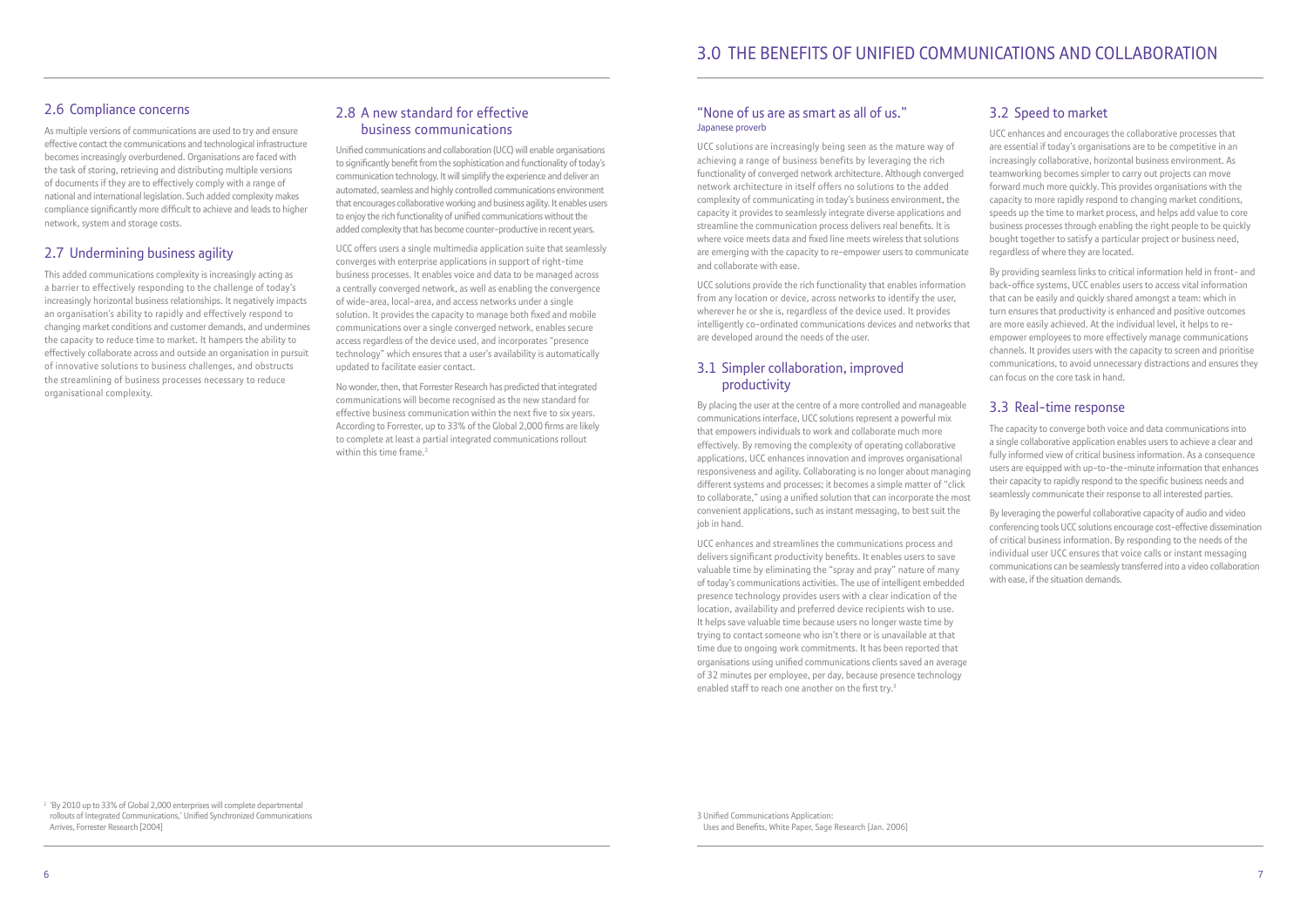# 3.4 Enhancing value

While it is undeniable that UCC solutions can lead to significant cost savings, their ability to add value to a range of business processes and facilitate more effective collaborative working is just as important.

By providing an integrated portfolio of capabilities and services, UCC enables organisations to increase business agility and leverage increasingly dynamic and flexible working practices. It enables dispersed project teams and remote workers to embrace and develop value-added horizontal relationships with customers, suppliers and business partners and realise more effective outcomes from mergers and acquisitions.

 The increased business agility that UCC delivers has helped save an average of 32 minutes per employee, per day through presence technology – removing the uncertainty of tracing and communicating with important contacts. Organisations have also reported that unified messaging applications helped employees save on average 43 minutes per day by enabling more effective message management, while mobile workers reported a time saving of 53 minutes per day as a result of increased communications efficiency.<sup>5</sup>

By ensuring that the right person can be easily reached at the right time, it improves business agility, minimises wasted time and alleviates the increasing IT infrastructure burden created by multiple message versions.

### 3.5 Cost savings – the bottom line

Yet the more transparent cost savings should not be overlooked. As mentioned above, many users today tend to rely on their mobile phones for convenience, even when located in the office. Through enabling the integration of soft phones, organisations have reported average cost savings of \$1,727 per month in cell phone and longdistance call charges.4

> Yet there are also significant bottom-line benefits that BT has enjoyed. The move towards flexible and home-based working has enabled BT to realise property savings in excess of \$418 million in the last ten years. It has also significantly reduced the cost of facilitating collaborative working by using conferencing facilities to minimise the time spent traveling: a saving of approximately 1,800 person years in travel time as well as delivering the added benefit of reducing BT's impact on the environment.

BT has also enabled a range of business and governmental organisations to realise similar benefits through implementing UCC solutions. The City of Edinburgh Council, as part of its wide-ranging, 15-year Smart City project, faced a common problem – they identified that mobile working can reap significant benefits in terms of improved efficiency, but realised there were risks if a technology was introduced without a full understanding of its practical application. BT overcame this by running a pilot scheme aimed at identifying the pros and cons of mobile working in a "live" setting.

Significant cost benefits are also being realised as a result of the increased flexibility that Web, audio and video conferencing is able to deliver. By enabling seamless collaboration between geographically diverse team members, organisations have reported a 30 per cent reduction in the overall cost of conferencing expenses and realised an average saving of \$1,700 per month in travel costs. Such facilities not only enhance the cost benefits of enabling collaborative working, but also help to bolster the environmental credentials and corporate social responsibility (CSR) obligations of organisations by eliminating unnecessary travel.

## 3.6 BT's experience – driving competitiveness

 In recent years BT has embraced UCC solutions in the drive to increase competitiveness and add value to its core offerings. A 2006 Economist Intelligence Unit report recognised that "improving the productivity of knowledge workers is seen as the major boardroom challenge of the next fifteen years."<sup>6</sup> To this end BT has been at the forefront of empowering employees to improve their effectiveness through offering the flexibility, collaborative opportunities and increased business agility provided by UCC solutions.

Sir Christopher Bland, BT Chairman, recently said, "for BT's 110,000 employees flexible working is 'business as usual.' It increases productivity, cuts costs, motivates our people and releases more potential."7 As a result of embracing unified communications and collaboration, more than 70 per cent of BT employees now work flexibly and more than 10 per cent are home-based. This has helped to increase job satisfaction, enable employees to strike a more effective work/life balance, and enabled the retention of key personnel.

# 3.7 Effective management of remote workers

**The Council identified a number of departments that relied heavily on paper-based forms for information collection when out of the office.** 

- Environmental and consumer services environmental wardens
- Social work rapid response team
- Housing stair cleaning inspectors
- Building design services kitchens and bathrooms replacement officers.

The pilot approach was based on BT's mobility consulting framework and aimed to enable the council to accurately assess the real needs and business justification for each identified area. Working closely with the council and end users, BT helped develop individual solutions that addressed the day-to-day needs of the identified areas.

#### **Environmental wardens**

The environmental wardens were given a personal digital assistant (PDA), delivering secure access to corporate email (via GPRS) that enabled them to stay in contact with team managers effectively whilst out in the field. They were also given a mobile electronic forms application, known as mForms, which enabled them to capture data more accurately for transference to back-office systems.

#### **Rapid response team**

Because they had different input requirements, social workers in this department were provided with tablet PCs. The system enabled them to gather information electronically and communicate wirelessly – via email and fax – with the office and other departments.

#### **Stair cleaning inspectors**

Using PDAs, stair cleaning inspectors were able to collect data using a modified version of the mForms application. It enabled them to send and receive email remotely (wherever there was mobile phone coverage) and communicate more effectively with the job planners back at the office.

#### **Kitchen and bathrooms replacement officers**

The varied nature of their work meant this group had a number of different processes to be mobilised. One set of officers used PDAs to gather information via the mForms application, whilst the other employed tablet PCs to provide graphically rich information to the public. It enabled both groups to remotely send and receive email and more effectively communicate with the office.

4 Unified Communications Application:

Uses and Benefits, White Paper, Sage Research [Jan. 2006]

5 Unified Communications Application: Uses and Benefits, White Paper, Sage Research [Jan. 2006]

6 Foresight 2020, Economic, Industry and Corporate Trends,

Economist Intelligence Unit [2006] 7 Sir Christopher Bland, Chairman of BT, speech to the WorkWise UK summit,

sponsored by the IT Forum Foundation. [2006]

#### **Diagram – Value Network**

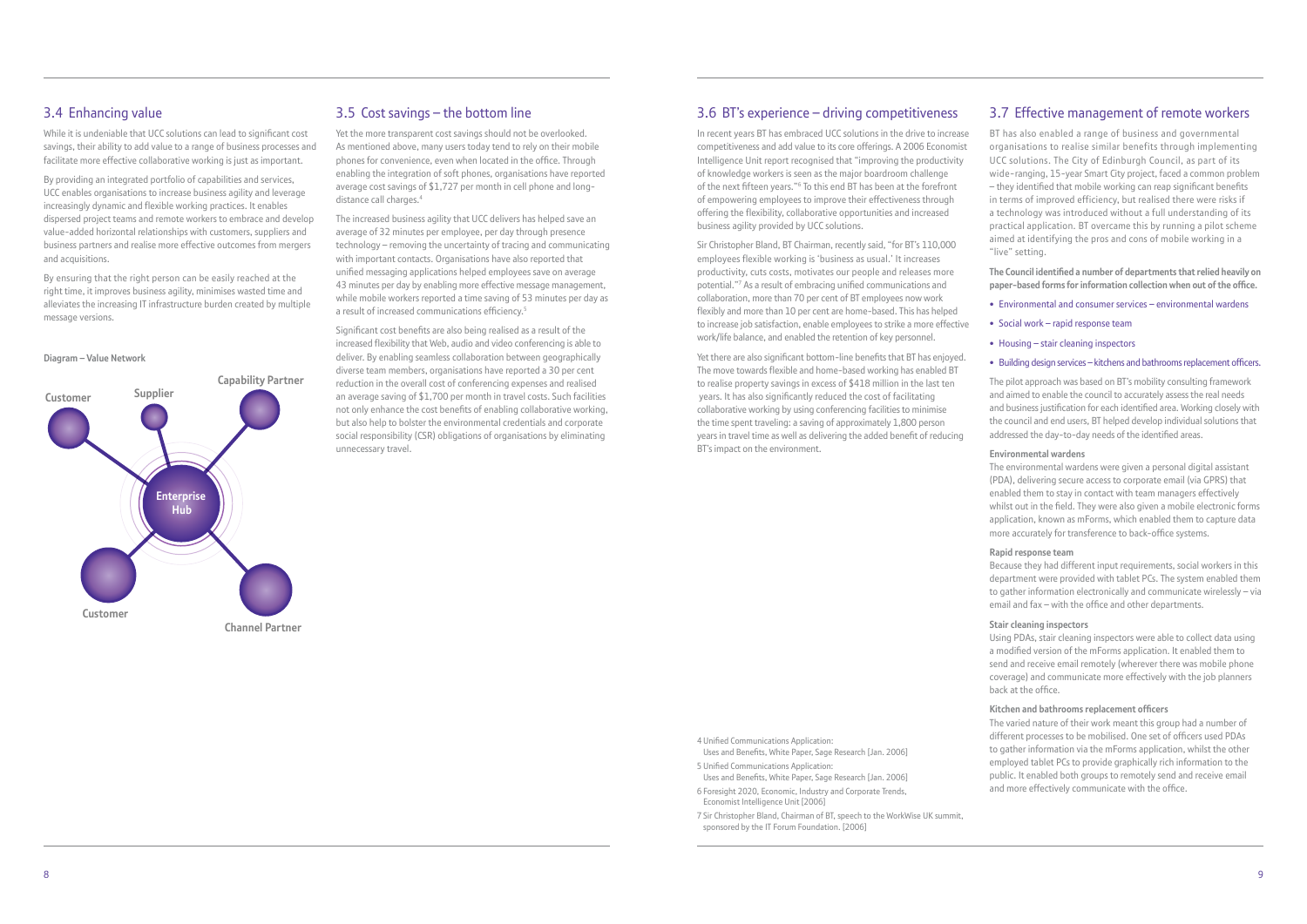As illustrated above, there is a strong business case for adopting a UCC approach as a method of eradicating much of the complexity and many of the problems associated with managing today's communications environment. Yet there are a number of important factors for organisations to take into account if they are to implement a successful solution.

- A faster and more flexible response to customer demands
- Improvements in innovation and enhancements to distinctive capabilities
- The facility to streamline processes and reduce organisational complexity
- The ability to extend the enterprise, and implement and embrace horizontal relationships with business partners, suppliers and customers that add value to an organisation's core offering.

**Organisations need to be assured that the solution they implement has the capacity to deliver a range of benefits including:**

The chosen solution needs to enhance the effectiveness of multiple communication channels and ensure that the flow of information achieves a clear understanding of what the sender and recipient are working towards. It needs to enhance collaboration by facilitating people working together towards a common purpose or goal using shared resources and minimising the complexity of sharing information and applications.

# 4.1 Competing approaches

**Yet there are a number of competing approaches currently available in the market place.** 

- 1. Enterprise application vendors who seek to solve everything with user controlled software on every device and a "dumb" network
- 2. Telecommunication providers who desire a joined up network where the users take whatever information feed they choose from any point in the network and pay for the value gained
- 3. Network equipment vendors who plan to solve the problem within the network fabric and provide every element of an end-to-end service.

The fact that there are competing approaches inevitably causes concern for organisations seeking to reduce corporate risk. They need to be assured that they are obtaining a strong, integrated solution, rather than a set of existing products that have been extended with an inadequate feature set. Primarily, they must have confidence that the approach they adopt will reflect the bigger picture for integrated communications as it emerges in the future.

Improved mobility has eliminated the need for unnecessary and timeconsuming journeys back to the office. In addition, the increased accuracy and timeliness of data capture has helped identify many potential business process improvements. This in turn has led to improved job satisfaction, increased professionalism and enhanced flexible working practices.

#### **Amongst the benefits realised:**

- Environmental wardens saved four hours a week and achieved substantial savings in paper costs alone
- Rapid response team made a ten per cent time saving per week and improved data quality through use of the tablet PCs and remote fax
- The devices provided an innovative and interactive way of meeting with members of the public
- Users quickly familiarised themselves with mobile working practices and the associated technologies.

### 3.8 Empowering individuals

UCC solutions empower individuals by freeing them from the complexity of technology and enabling them to concentrate on why they are communicating. Whether in the office, on the move or working remotely, such communications technology facilitates and enhances collaborative working. By enabling individuals to work in the location best suited to effectively carrying out their duties, without sacrificing their capacity to effectively collaborate and share the same information as their office-based colleagues, organisations are able to maximise the effectiveness of their skills base and enhance employee's satisfaction and work/life balance.

Another area where UCC solutions are realising significant benefits is in health service provision. Sherwood Forest Hospitals NHS Trust has recently benefited from the increased flexibility and functionality of a BT installed, fully-managed Wireless Local Area Network (WLAN) that has helped bring care closer to the patient.

The WLAN enables hospital employees to communicate more easily and cost efficiently. Employees can now communicate and collaborate with colleagues using a voice activated "badge" to contact fellow professionals. The solution has greatly improved interdepartmental communications and has led to a significant reduction in the time taken to transfer patients from Accident and Emergency to admitting departments. By facilitating easier communications it has also enabled users to quickly and efficiently collaborate with colleagues when a second opinion is needed, to multi-task more effectively, and helped save valuable time for health professionals, administrative staff and patients.

### 3.9 Communicating on a global scale

UCC solutions can also prove to be hugely effective when it comes to maximising the value of marketing activities. The Volvo Ocean Race, as well as being the pinnacle of ocean racing and a premier sporting contest, is also a hugely effective marketing and business platform that delivers unparalleled return on investment. With global television coverage expected to reach an audience of one-and-a-half billion viewers, ABN AMRO decided that the Volvo Ocean Race was the perfect vehicle to help extend its brand globally.

TEAM ABN AMRO recognised that Information Technology would play a pivotal role and BT was selected to provide all-important networked IT services, not only to the company's headquarters in the Netherlands, but also at training locations and ports around the world. The BT solution matched ABN AMRO's requirement for a secure and resilient collaborative environment with 'round-the-clock support on a global basis.

At its core is the hosting and management of a centralised IT environment for TEAM ABN AMRO. It provided connectivity for landbased support staff, enabling secure email, collaboration and Internet services, as well as an events booking system for hospitality services.

As the examples above illustrate, the ability of UCC solutions to enable seamless collaborative working can bring a range of benefits that improve business agility and responsiveness. UCC enables a diverse range of people to come together in response to changing business needs quickly, cost-effectively and with the minimum of fuss. Organisations, individuals and business communities can realise tangible benefits from harnessing the rich functionality and message management capabilities of such solutions.

UCC solutions enable organisations to extend enterprise solutions across a range of areas. Through facilitating organisational change and adding value to core offerings, they enable positive benefits to be realised from improved inter-organisational communication and collaboration. They help to transform traditional value chains into dynamic, multi-directional trading networks that are increasingly an essential element of today's horizontal business practices and help empower individuals to improve performance, work more effectively in teams and strike the right work/life balance.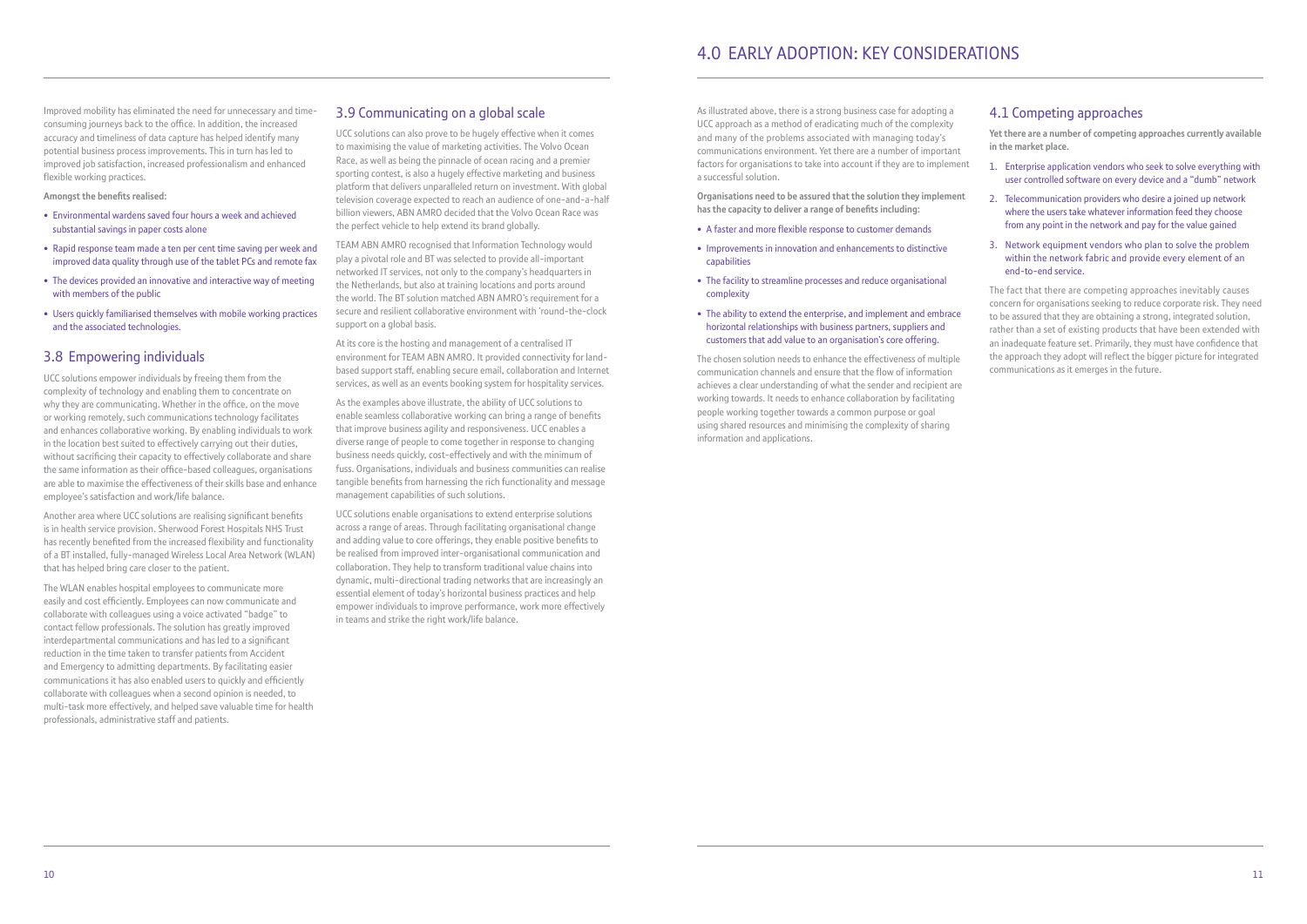# 5.0 Strategy and deployment: Key considerations

The convergence of communication and collaboration is a relatively new trend in the evolution of technology – so it's no surprise that the state of collaboration within many organisations is still relatively immature. Many organisations have a patchwork of point solutions in different business units that are often incompatible and duplicate capabilities across the broader enterprise. A small proportion have taken a big-picture view and developed communication and collaboration strategies that cover people, process, structure and technology aspects.

## 5.1 Collaboration strategy and architecture

The purpose of collaboration strategy is to enable the organisational business strategy by improving collaboration effectiveness and business performance. The collaboration strategy informs the collaboration architecture and takes an incremental and modular approach, based on prioritised business projects. Key projects can be identified by assessing collaboration hotspots across your core processes and focusing on the areas that provide the fastest and greatest payback.

Even though many organisations may employ an enterprise architecture approach to their IT strategy, the communication and collaboration component is often missing. The collaboration architecture articulates the coherent technology blueprint, gap analysis and roadmap for incremental investment and development.

# 5.2 Collaboration maturity model

So how would you assess the strategic importance of getting this right and how can you assess your collaboration maturity?

**One way is to answer this set of straightforward questions:** 

- 1. How important is the effective use of communication and collaboration to achieving your strategic goals and objectives?
- 2. How dependent are you on collaborating with customers, partners and suppliers?
- 3. How dependent are you on collaborating across internal business units?
- 4. Where are the collaboration hotspots across your core processes?
- 5. What barriers and conflicts to effective communication and collaboration exist within these collaboration hotspots?
- 6. Who owns the business-led collaboration strategy and enabling technology architecture in your organisation?

## 4.2 Key criteria

BT believes there are vitally important criteria that the customer should demand when seeking to implement a UCC solution.

#### **Business-grade quality**

Although a variety of products are currently available that make use of emerging technologies, it is important that the "business fit" is suitable for the organisation. Solutions that are orientated towards the consumer and small business are often unsuitable for large organizations, and there is a risk that business-grade quality of service will be sacrificed by choosing an "economical" solution. Let us be clear here: what is at stake is an organisation's vital communications and they need to be certain that the solution they choose offers the business-grade quality and support they require, now and in the future.

#### **Security**

Security is of primary concern when managing organisational communications. Organisations need to be assured that employing innovative collaborative technologies such as instant messaging will not compromise security. They need to be able to confidently deploy a range of communications and collaborative applications that enhance horizontal relationships with a range of interested parties, without undermining the essential security of their networks and intellectual property.

#### **Compliance**

Organisations are today faced with a plethora of regulations relating to data security, and are obliged to provide an accurate and up-todate audit trail of business activities. It is therefore vital that any UCC solution facilitates the accurate recording, storage and dissemination of critical business information. For example, if a trader is given an order to buy 500 shares through an IM discussion, there has to be a sufficient audit trail to prove that the buyer did indeed mean 500 and not 50 or 5,000, and that information has to be stored in a compliant manner for the correct length of time.

#### **Interoperability**

As a consequence of stovepipe development and legacy systems, many organisations have complex network architecture, which means they don't have a complete picture of all the infrastructure elements that the organisation possesses. This obviously raises concerns about ensuring compatibility with UCC solutions. In an effort to ensure that they benefit from the rich functionality required to effectively leverage today's horizontal business relationships, organisations must select a solution that guarantees internal and external interoperability. In doing so they will be equipped with a solution that can maximise the value of a range of business relationships and ensure that collaborative applications do not become a "colleague-only" tool.

#### **Optimising the value of existing investments**

When choosing to implement a UCC solution it is important to ensure that the solution makes best use of existing network infrastructure or converged solutions such as IP Telephony. By ensuring a suitable fit with existing infrastructure, organisations can continue to benefit from the improvements brought about by recent change and migration projects, while at the same time, maximising ROI and reducing the cost of upgrades. After all, UCC solutions are about integrating communications, not replacing them.

#### **Scalability**

Ensuring the future scalability of UCC solutions is an essential consideration for those organisations seeking to realise their benefits. They must avoid implementing solutions that satisfy the immediate business need, yet may in the future prove problematic as uptake and usage increases. If solutions need to be re-designed or replaced every time a business goal shifts or the business environment changes, then ROI will be low and any positive organisational or process changes will be negatively impacted.

#### **Ease of use**

UCC solutions also need to be intuitive and enable users to quickly and easily familiarise themselves with the benefits they can bring to a range of essential work processes. With their capacity to encourage positive organisational and cultural change, both at an individual and enterprise wide and beyond level, UCC solutions can act as key enabler for improving the way we work and collaborate.

#### **A path to the future**

Many of the unified communications and collaboration solutions referred to above are currently available, yet many of the more advanced features that such an approach has the capacity to deliver will not be available until some time in the near future. Early adopters, therefore, need to ensure that their communications solutions have the capacity to evolve in line with their competitors and do not require a "rip and replace' approach for further advancement. As a result, any solution that is implemented now must be standardsbased and be, as far as possible, future-proofed.

#### **Diagram – Unified Communications and Collaboration**



|                               | n Services                                                                                                              |  |  |  |  |
|-------------------------------|-------------------------------------------------------------------------------------------------------------------------|--|--|--|--|
| t<br>Agt<br>t<br>scovery      | <b>Identity Mgt</b><br>Authentication<br>$\bullet$<br>• Information Rights Mgt<br>• Directory Service<br>• Notification |  |  |  |  |
|                               |                                                                                                                         |  |  |  |  |
| work<br>rk<br>rvice<br>rvice! | <b>Messaging</b><br><b>Audio</b><br><b>Email</b><br><b>Calendar</b><br>Video $ $<br>IM                                  |  |  |  |  |
| ions Services                 |                                                                                                                         |  |  |  |  |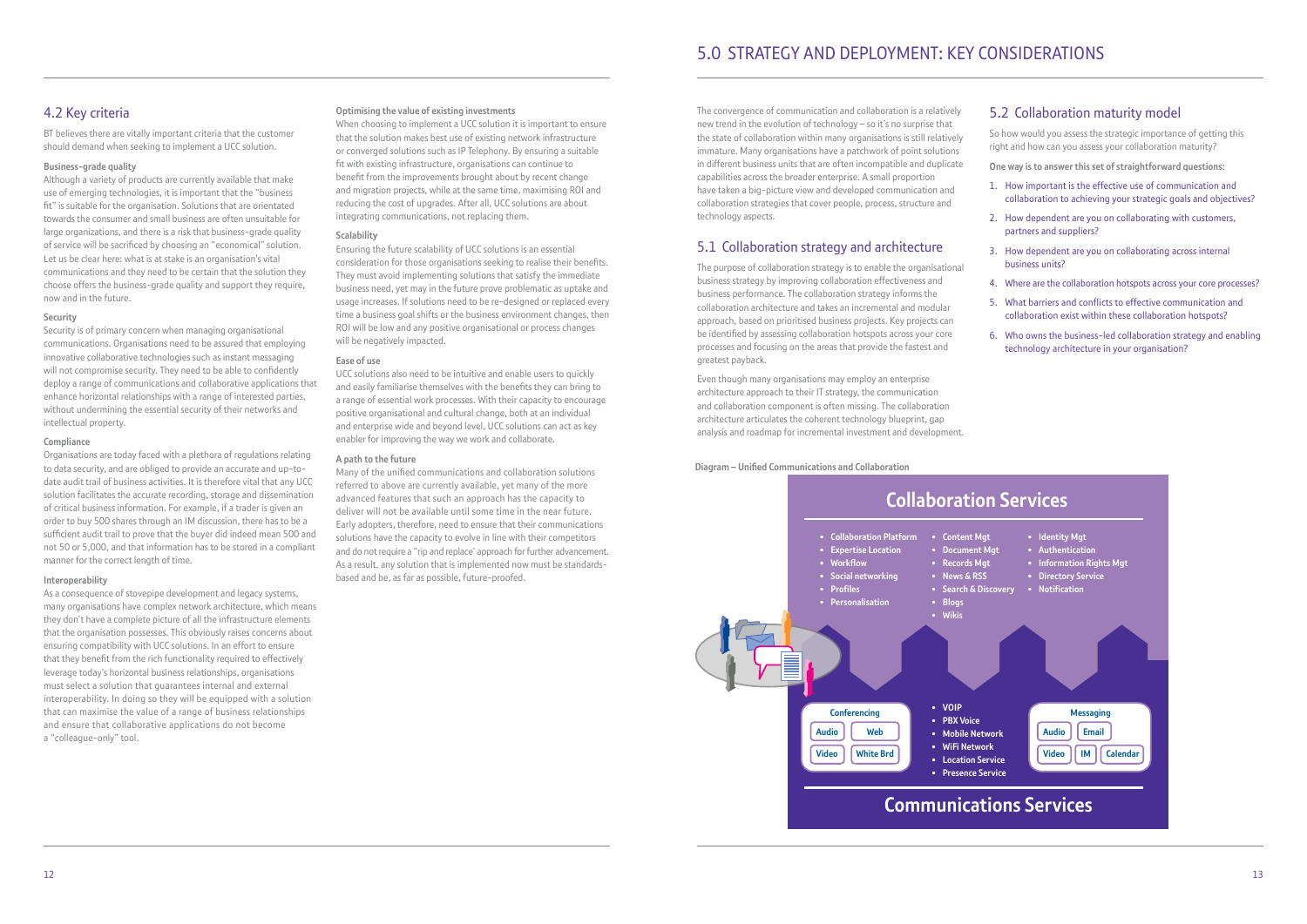**The key domains of the maturity model include:** 

- People encompass the roles, knowledge, skills, experience, aspirations, development, profiles, culture, utilisation, performance, motivation and reward. Installing a collaborative platform and tools is one thing; getting people to collaborate effectively may involve changes to rewards, incentives and behaviours.
- **Processes** includes the value flows, stages, events, collaboration **•** hotspots, costs, timing, people, information and knowledge. Although we tend to see processes as neat diagrams of flows, much of the actual work is done by people collaborating towards common goals.
- Organisation covers how you have structured what you do and includes functions, disciplines, people networks, teams, metrics, relationships and commitments. Conflicts in the way different business units are measured cause some of the biggest barriers to effective collaboration.
- **Technology**  includes the content, platforms, tools and **•** applications that make up your communications and collaboration architecture as well as enabling devices and infrastructure.

- Undefined You may have some of the basics in place, but you lack a coherent strategy and architecture.
- **Defined** You have developed a business-led collaboration strategy that informs a collaboration architecture in place and have started improving collaboration across business units.
- **Co-ordinated** Phased delivery on your collaboration strategy **•** and architecture is having a significant impact on improving performance at the enterprise level.
- **Adaptive** At this stage you will have aligned flexible ways of working with collaboration-enabled core processes that can be readily re-configured to match changes in your environment (e.g., working with a new strategic partner). Users may have access to a personalised workplace that brings together communication, collaboration and content services within a flexible environment that seamlessly operates across a range of devices – from Web-based portal to PDA to mobile.

**The key stages include:** 

## 5.3 Getting started

Using the maturity model and questions outlined above, you can start by making a high-level assessment of the current state and importance of communication and collaboration. Assuming that improving communication and collaboration can make a significant impact on business performance, the next steps are to carry out top-down and bottom-up assessments. The outcomes of these assessments are a target-state blueprint and roadmap for incremental investment and development.

Improved communications and collaboration will have a greater impact in some areas than others. For instance, when applied in a complex core process hotspot that suffers from delays or quality issues, it can make a significant impact.

The next steps include making a top-down assessment of the impact of communication and collaboration at high-level. This may include mapping the business environment, core processes, organisation structure and assessing people and culture dimensions. A high-level target blueprint can be developed by understanding the resulting communication, collaboration and content needs.

A bottom-up inventory of existing communication and collaboration assets can be used to identify gaps, duplications and interdependencies within the blueprint. This can then be used to determine the modular and incremental roadmap towards targetstate, in which projects deliver capabilities based on business priorities. For instance, you may start by focusing on the highestimpact collaboration hotspot, which delivers a key building block in Project One that is re-used across all subsequent projects.

 The convergence of communications and collaboration may well represent a significant opportunity for your organisation. By exploiting this trend you can respond faster and more flexibly to customer demands, streamline core processes and improve innovation. In order to achieve this you need to first understand your current level of maturity, then establish a business-led collaboration strategy and architecture that provides a coherent path for investment, development and benefit realisation.

While it is clear that unified communications and collaboration (UCC) solutions will have a significant role to play in equipping organisations for the challenges of today's and the future's global marketplace, the relative immaturity of the marketplace is preventing many organisations from travelling down the UCC road. While there is no doubt that the journey towards a fully unified communications and collaboration approach will be a long one  $-$  is it a journey you can afford not to begin now?

# About BT

BT is one of the world's leading providers of communications solutions and services operating in 170 countries. Its principal activities include networked IT services, local, national and international telecommunications services, and higher-value broadband and Internet products and services. BT consists principally of four lines of business: BT Global Services, Openreach, BT Retail and BT Wholesale.

British Telecommunications plc (BT) is a wholly owned subsidiary of BT Group and encompasses virtually all businesses and assets of the BT Group. BT Group plc is listed on stock exchanges in London and New York.

If you would like more information on the benefits that UCC solutions can bring to your organisation, contact:

Jeroen Spierings, Proposition Marketing Manager, Convergence, BT Global Services.

Email: jeroen.spierings@bt.com

Paul Riches, Principal Consultant, BT Global Services Email: paul.riches@bt.com

## About the authors

**Jeroen Spierings Proposition Marketing Manager, Convergence, BT Global Services.**

Jeroen Spierings is a Marketing Manager for Convergence, focused on Unified Communications and Collaboration. Jeroen has 14 years experience using communications, collaboration and wireless technologies to help increase employee productivity. He works closely with the Convergence and IT Transformation product and service line within BT, helping translate overall marketing strategy into operational marketing activities. He also works closely with Marketing and Communications, and manages relationships with partners, suppliers, and key stakeholders, internally and externally. Furthermore he has developed several whitepapers and spoken at seminars in the US and Europe.

**Paul Riches, Principal Consultant, BT Global Services**  Paul Riches is a Principal Consultant within BT Global Services and has over 20 years experience using IT to improve business performance. Paul's focus is on designing and implementing innovative Collaboration and Knowledge Management (KM) strategies for Corporate and Government clients. He has been actively involved in the European Knowledge Management Forum and made major contributions to Trends and Visions in KM and Knowledge Organisation Transformation Roadmaps projects. In addition to KM, Paul has worked within proposition and product marketing and contributed to BT's marketfacing IT strategy.

# 6.0 Conclusion

|                     | <b>Undefined</b>                 | <b>Defined</b>                              | Co-ordinated                       | <b>Adaptive</b>                     |
|---------------------|----------------------------------|---------------------------------------------|------------------------------------|-------------------------------------|
| <b>Technology</b>   | Non-integrated point<br>products | Collaboration architecture                  | Standardised modular<br>tools      | Adaptive converged<br>workplace     |
| <b>Organisation</b> | Fragmented stovepipes            | Inter-business unit<br>collaboration        | Enterprise-wide<br>collaboration   | Self-organising<br>value networks   |
| <b>Processes</b>    | Not synchronised                 | Process hotspots                            | Decentralised<br>coordination      | Self-organising process<br>networks |
| People              | Isolated and misaligned          | Collaborative roles and<br>responsibilities | Communities and social<br>networks | Self-organising people<br>networks  |

**Diagram – Maturity Nodel**